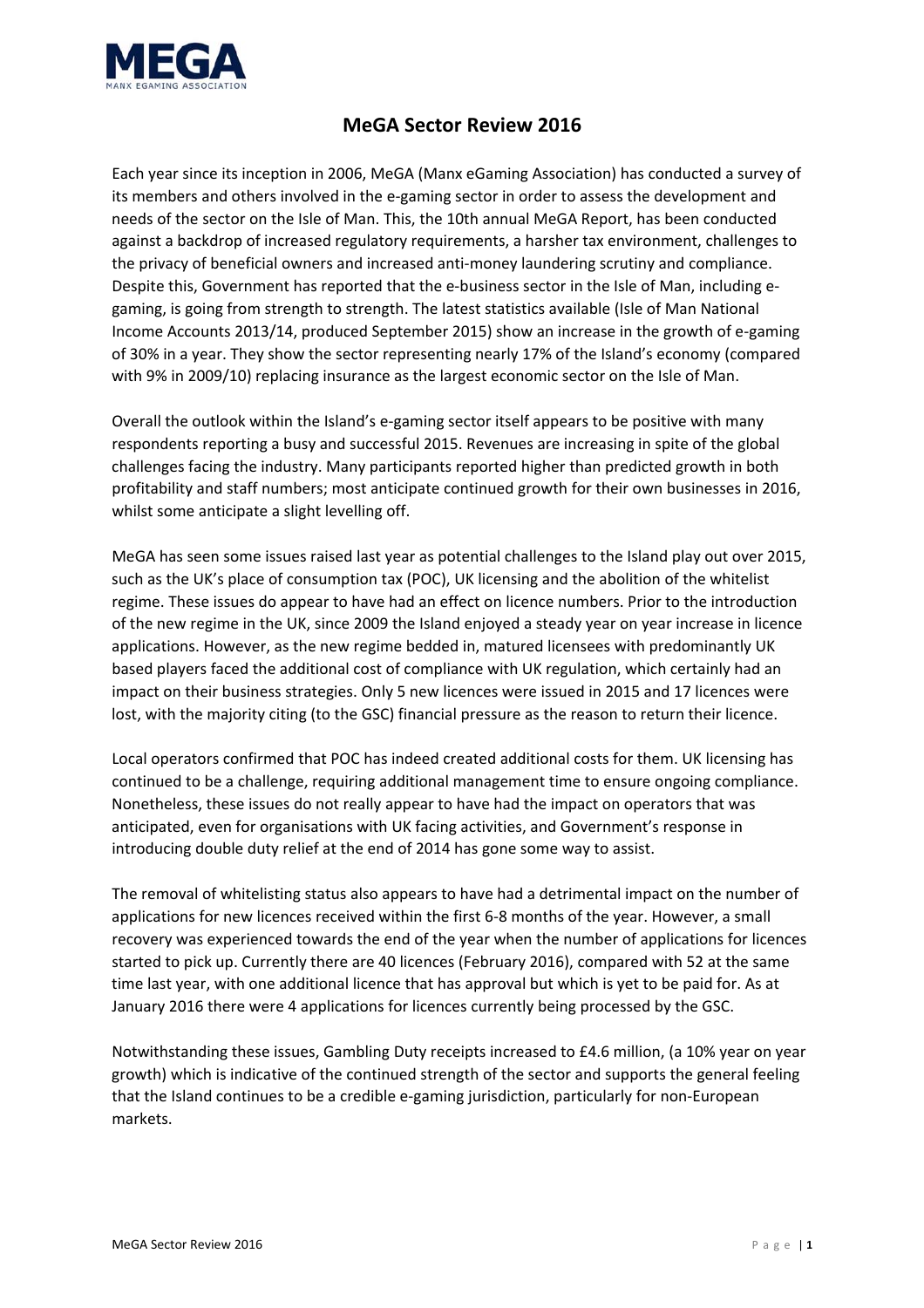

The 2015 MeGA Report noted that the sector employed some 900 people and that the average salary was over £50,000. In most instances staff numbers continued to increase during the year. The exact number of people working in the industry is difficult to determine owing to the wide range of jobs and cross‐overs with other sectors. However, it is clear that the numbers employed in the sector have continued to grow, along with the consequent contribution to GDP, and it is estimated to currently employ around 1,000 people locally. Continued increases in staffing are anticipated in 2016.

As the sector has continued to grow, recruitment of appropriately skilled and experienced staff has become a real challenge. Whilst the shortage of suitably qualified ICT staff is a global issue and not one faced solely by the Isle of Man, it is essential that the Island manages to attract and retain suitable people. Government's newly implemented work permit exemptions for ICT roles may go some way to help in the recruitment of off-Island IT talent.

Government is considering several other measures to combat this problem including marketing initiatives to promote the Island as an environment with well‐paid employment, a high standard of living and personal security. This initiative may involve participation in a number of job fairs in locations such as Tel Aviv, Bratislava and Sofia, in order to promote the Island as an attractive place to work. DED is also hoping to link up with overseas recruitment agencies in areas such as Spain and Greece, where it understands there may be an availability of ICT staff. Closer to home Ireland, with its trained workforce and similar weather, may also be targeted.

Some felt the Island could strengthen its marketing message by including positives such as a low crime place to live, good personal safety, low pollution, easy and quick commute to work, good work‐life balance, good sporting environment, a competitive tax environment and good infrastructure.

In recruitment, there is a need to target jurisdictions where specific skills are located. Careful consideration of jurisdictions is required to understand specific skill demographics. Jurisdictions such as Israel, and Eastern European countries such as Slovakia and Bulgaria, are examples of potential sources of required skills (and from where people are prepared to relocate), rather than Spain, Portugal or Greece. Experience has shown that it is recruitment and retention of staff from countries where people are wanting to trade up to higher qualities of life that has predictably seen more success. An understanding of this and the nature of the key recruitment messages should be reflected in Government's marketing strategies. It was suggested Government should consider undertaking any marketing campaigns in the native language of each target country to ensure the target audience is reached, rather than solely in English.

The Island's new IT school, offering a 3-year degree course, may provide a significant number of IT personnel in future years. However, the e‐gaming sector requires experienced ICT personnel who can hit the ground running. There was a general feeling of scepticism as to whether the IT school will provide sufficient staff for IT businesses on the island although most felt the school will be successful.

It was suggested that Government and the private sector need to work together to provide bursaries, apprenticeships or some form of student loan assistance for the Island's under‐graduates studying appropriate degrees off‐Island, to encourage them to return to the Island (not necessarily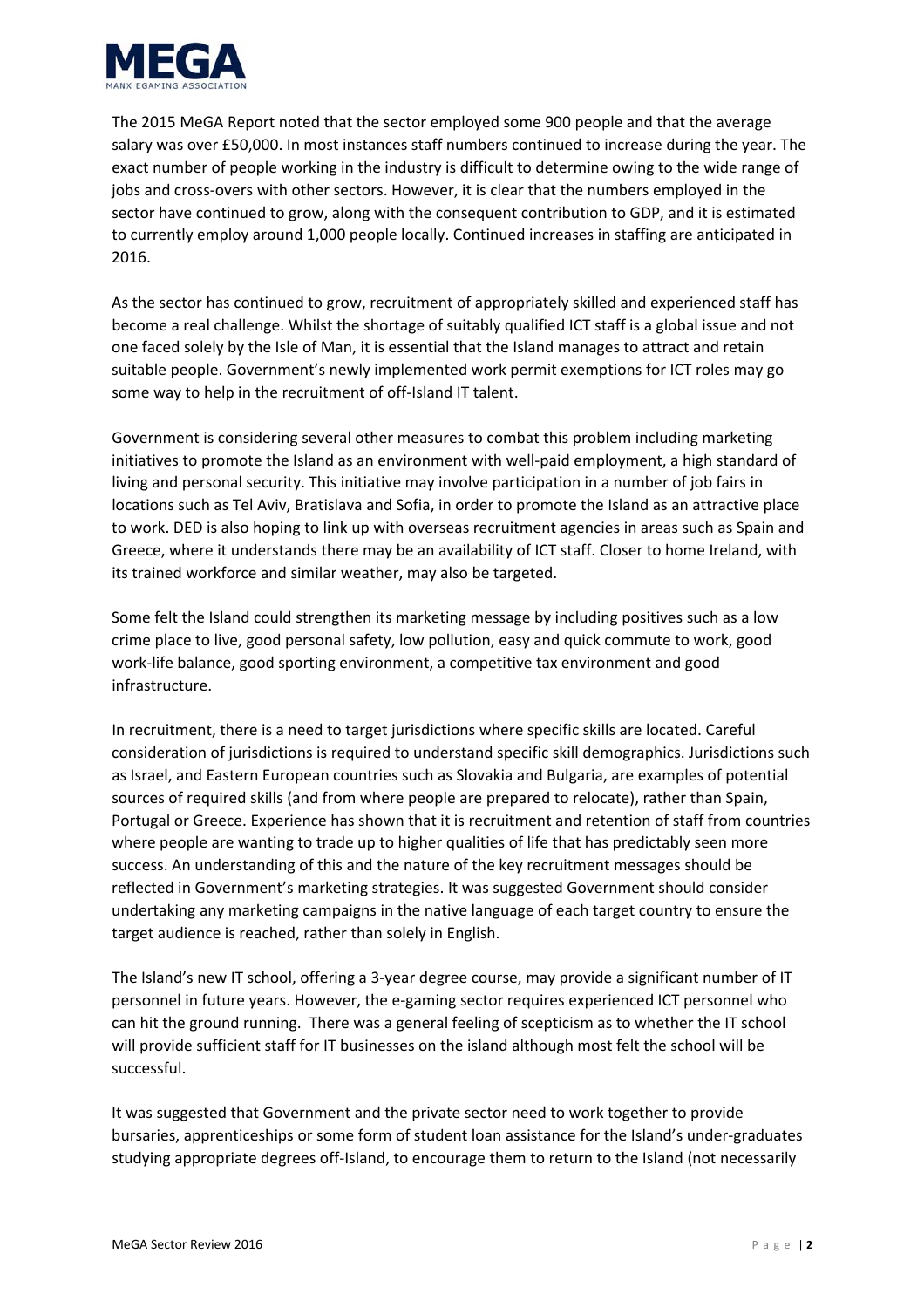

immediately as experience gained off Island is also valuable) to pursue a career in e‐gaming or ICT, and to build a relevant skill base on the Island.

However, it is not simply a shortage of IT skills that is being encountered; skills in digital marketing, social media, CRM and affiliate management - with experience in the sector - are also particularly scarce resources on the Island and may be a constraint on development for some companies. One company advised that in response to a vacancy for digital marketing only three applications had been received and none of the candidates had been equipped with the skills and experience required for the job. As a result, the position was reluctantly being located in a London office. Other similar examples mean employers appear to have little option but to establish some functions in other jurisdictions. Whilst this is not ideal, as remote management of resource is more difficult, it is nonetheless a workable model. Unfortunately for the Isle of Man, this means a loss of jobs, or the loss of opportunities for jobs, and a direct negative impact to income tax, National Insurance and VAT receipts, as well as the loss of spending in the local economy.

It is clear that in the year since the last MeGA report Government has worked hard to iron out difficulties that were being experienced by some MeGA Members in obtaining appropriate work permits. DED in particular must be thanked for listening to and acting upon comments and suggestions from companies whose growth was being restricted by the lack of human resource. However, specific issues affecting some of the Island's largest e‐gaming companies remain, including spousal visas and the transfer of existing staff to the Isle of Man, where exemptions in these circumstances would be most helpful.

The Isle of Man Government and regulatory authorities are highly regarded and thought to be commercial and approachable. There is considered to be a strong working relationship between them, to the benefit of the Island. In particular, the GSC team and the quality of the regulatory environment are huge assets in the Island's offering as an e‐gaming jurisdiction, and their value should not be underestimated. Events in Malta during 2015 remind us how important and potentially fragile reputations can be in this industry. The GSC regularly works with its counterparts in Gibraltar, the UK, Alderney and Malta to compare working practices and intelligence, and is currently working with regulators from three other jurisdictions to formulate a common testing framework for the future. GSC Chief Executive, Steve Brennan, is to be the next chairperson of the Gambling Regulators of Europe Forum, which meets annually and is attended by the major European countries. In addition, the Island rules for the protection of player funds are also a huge asset to the Island and to date have meant that no player has lost funds because an Isle of Man based operator failed. This is not the case in other jurisdictions.

The GSC reported that its dominant focus last year was AML/CFT and it is anticipated this will continue for the foreseeable future. With MONEYVAL due to visit the Island in April and with the work arising from the National Risk Assessment, there has never been a greater concentration on ensuring the industry complies with the FATF's recommendations. The GSC's recently re‐engineered AML/CFT supervisory regime is currently being implemented in a sector-wide initiative. It is the intention for GSC to acquire appropriate powers that will allow it to impose sanctions on persistent non‐compliant licensees. The Island does not have a problem in this regard but the requirement for such powers to be available is an international expectation.

In addition, the GSC is looking at legislative changes: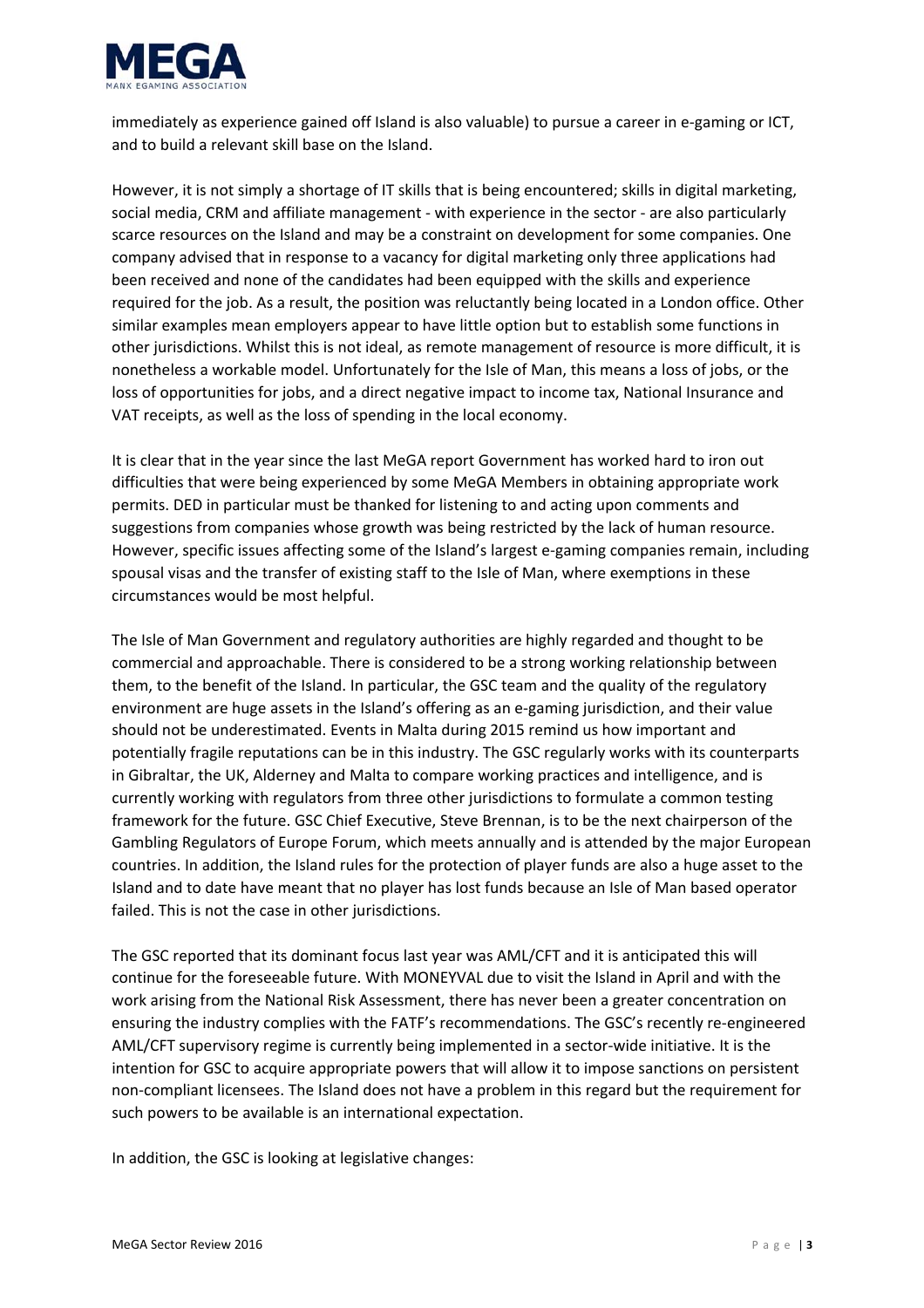

- removing an ambiguity about whether a crypto-currency can be used to create a gambling account
- clarifying what the player fund protection requirements are regards winnings that happen to be sitting with a licensee's betting partner (at the moment, those funds can't be re‐bet without creating a fund protection issue)
- expanding the range of services a full licensee can offer a sub‐licensee
- broadening the range of test certificates that will be accepted from other jurisdictions
- expanding the range of voluntary controls that licensees can offer to players to help them control their gambling

These changes should result in more flexibility for operators.

The Island has historically been an attractive jurisdiction for start-up operations which have been of significant value to the sector and provided an income stream for CSPs. Although many start‐ups in this sector fail to get as far as their first audit and may present a higher reputational risk to the Island, it is important to remember that some will go on to succeed. It is generally acknowledged that the Island's larger, leading CSPs have developed exceptional expertise in gaming services, including incubation services for new companies, and have a good reputation across the sector. They also do a first-class job of marketing the Island whilst promoting their own services.

Some respondents felt that as the UK's Diverted Profit Tax ("DPT") and the OECD's Base Erosion and Profit Shifting ("BEPS") activities increase, there will be more challenges facing CSPs and the managed entity approach. Having a substantial place of business on the Isle of Man is becoming critically important to ground an enterprise's claim to its Island tax jurisdiction. A company potentially will not be believed to be an Isle of Man tax‐based company if it is only managed here by periodic board decisions. Others however, felt DPT will not apply to the vast majority of Isle of Man gaming companies and that it may indicate the Island would be better targeting smaller entities that fall outside the rules.

Attracting another large business to relocate all or some of its operations to the Island is attractive and Government should be trying to achieve this. It is acknowledged that such a strategy would be challenging as this type of business is scarce and keenly competed for amongst rivals. There is of course merit in attracting both start‐ups and big business, however, the Island should be more discerning about the start‐ups it engages with. Microgaming is a good example of the benefits for the Island of having such a large scale business, and it is extremely positive to see its continued commitment and investment in the Island.

It was felt by some respondents that the Island still has some work to do to support its existing businesses, to create an environment where they can continue to expand, to ensure their needs are being met wherever possible, and not give them reason to want to be anywhere else. It is far easier to leverage existing relationships than seek and successfully attract new businesses. By way of example, Government will surely have taken a proactive role in identifying the means to enable PaddyPower to remain on the Island following their recent merger, which may put it at risk of being removed from the Island by its new partner based in Gibraltar. It is essential, therefore, that Government not only engages with these organisations, but understands what they require. It is important to remember that these companies create a pool of talent and excellence within their organisations, as well as employing large numbers of local workers. Their departures would have ramifications for the Island as a whole, not just the e-gaming sector.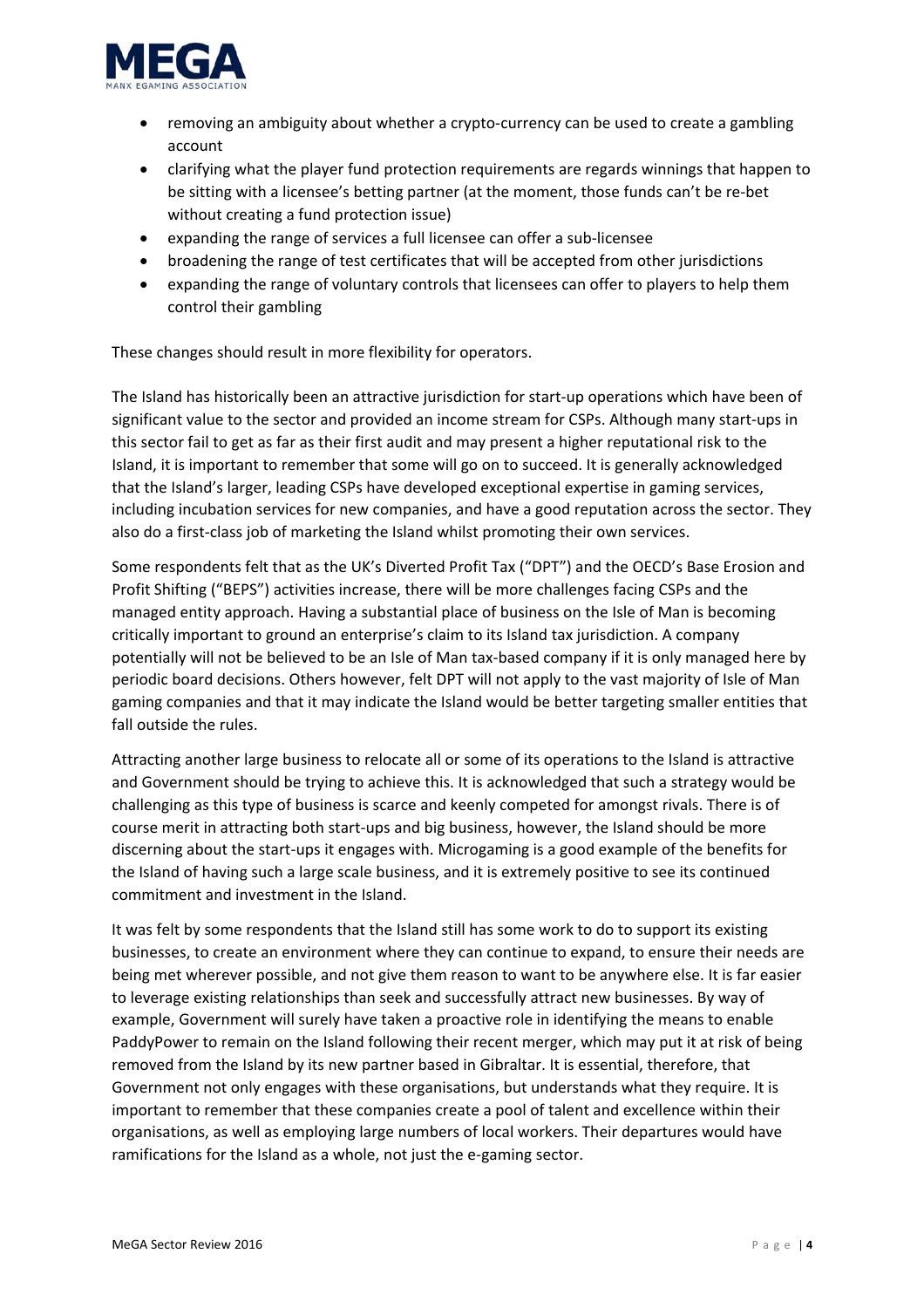

In addition to the mainstream e‐gaming companies located on the Island there are also emerging niche groups. Approximately a dozen proprietary betting operations continue to do well on the Island. They are different in nature and in the skills required to other parts of the sector and are quietly getting on with their business.

Last year, some respondents felt Jersey's desire to compete in e-gaming was a very real threat given its VAT status and lower licence fee. With apparently differing views held between Jersey's authorities and establishment on the merits of having a gaming sector, even Jersey itself appears to believe it has missed the boat. To date, Jersey has issued two temporary gaming licences. Jersey should not be a threat because the markets they potentially serve are different to those where the Island has a realistic chance of competing. The Isle of Man should not be complacent however and must remain alert to the potential threat from Jersey or a combined Channel Island offering.

The range of both attractions and problems of each of the jurisdictions highlights the importance for the Island to focus its marketing message to ensure it is able to compete for and attract appropriate new business.

- Guernsey continues to have power issues
- Alderney has been very quiet, suffering from a massive loss of continuity due to a series of departures of key personnel
- Malta has 208 unique licences and has invested heavily in its infrastructure by improving resilience, although there are still issues. It is a low cost jurisdiction in which to operate and so particularly attractive to start-ups. However, a recent money laundering scandal led to some licences being revoked and damage to Malta's regulatory reputation
- Gibraltar, which has good quality licensees and at least 2,000 employees in the industry, has power issues, limited space, and is an expensive jurisdiction in which to set up a licence and do business. It may be impacted by mergers and acquisitions, such as Ladbrokes and Gala Coral.

The Isle of Man must not be embarrassed to compare itself favourably with other jurisdictions or to talk of financial and other advantages. Advantages for the Island include personal security, no corporation tax, highly regarded regulatory regime, commercially minded regulator and a respected licence regime, great hosting and infrastructure, a responsive and accessible government, and a network of first class companies. The Isle of Man is a first class jurisdiction. The quality of data centres on the Island is world class with significant funding having been invested in them; the service they provide is second to none. They are supported by an efficient and reliable power source and good telecommunications infrastructure; costs are comparable to competitor offshore jurisdictions.

A message repeated many times was that Government needs to be clear in its marketing strategy and message and that it would be helpful if Government articulated its strategy for the sector. It should identify jurisdictions and business models to be targeted, how this would be achieved, what products should be available on the Island and establish clear marketing messages conveying the advantages of being located on the Island.

Government and the sector must also be mindful of how the Island is promoted locally as well as internationally. Gaming is after all an industry for adults. Although highly regulated, the gaming industry disengages as many as it engages; for many it sits in the same category as other adult entertainment. Government's key principle is to protect the vulnerable and keep out criminality which MeGA wholeheartedly supports.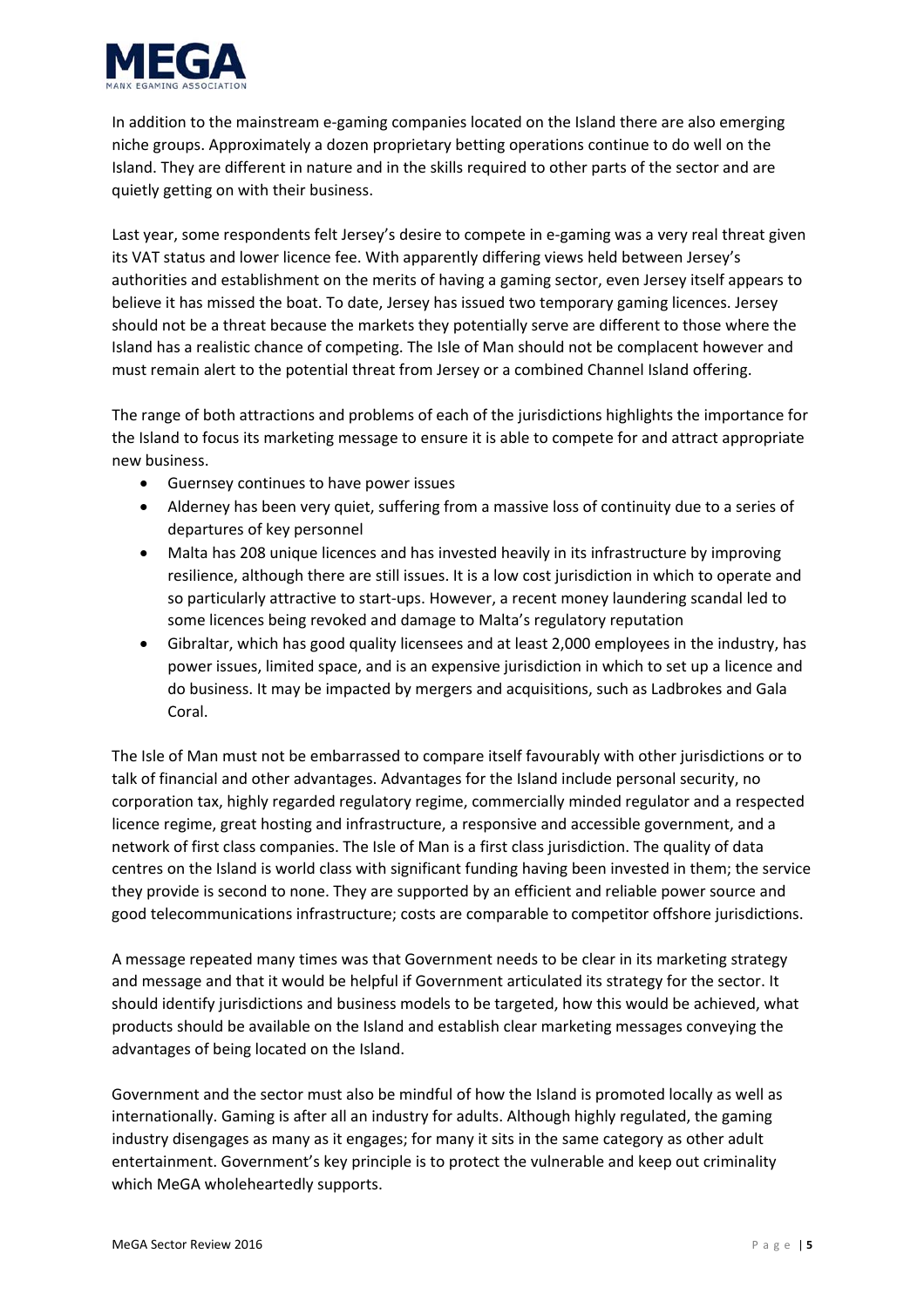

In terms of Europe, it is generally believed that it will be some time before there is uniform licensing and as such, onshore solutions are required, becoming more complex with country by country licensing. For operators and their advisers utilising multi‐jurisdictional licensing as solutions for their clients, the Isle of Man licence is a likely component of such a strategy. Changing complexities in jurisdictional licensing and offerings have encouraged one CSP to launch a consultancy business in egaming, headquartered on the Isle of Man. It will provide solutions to clients using jurisdictions that provide the best outcomes to suit the needs of the client, an approach successfully used by TSPs and CSPs for many years. In this way a strong relationship can be built with the client which makes it far more likely to enable the Island to secure part (or all) of the operation if not now, then in the future.

Flight connections to the Island remain a concern – but thanks to Microgaming, BA CityFlyer was encouraged to establish a more frequent Ronaldsway to London City air link during the winter of 2013/14 and BA has continued to operate a reliable and frequent service to the City since. During the year Flybe's new Stansted route threatened the economic survival of BA CityFlyer's London City route, however, as predicted and in line with previous similar situations, the Flybe service was not sustainable. Flybe has now ceased to operate the Stansted route. It is generally agreed that experience has shown that the Island ideally needs two carriers – one for the leisure market and one for business users. It is critically important to ensure reliable and sustainable air links with London. To maintain this position "open skies" may not be the most sensible strategy.

Whilst grateful for the London City route, Members reported that City is not always an ideal London airport especially for international connections to Heathrow. The arrival of Crossrail in late 2018 may help to alleviate this. Also, the lack of flights to London at weekends continues to cause a problem especially for the Island's business community returning to the Island after a working week overseas.

The topic of Bitcoin was very much on the agenda last year and many were still undecided as to its potential. However, this year all were agreed that it has not established the stability, durability or robustness needed for it to be a credible threat to banking. Bitcoin itself, however, is only an application and it is the block chain technology behind the application, tracking and recording transactions, that is now recognised by the largest credible organisations to have the greatest value. Money is already being invested to identify how blockchain will save organisations money and make them more efficient. Given the Island's world class data centres, resilient power supply and proven ability to handle "big data", this may present an opportunity for the Island. DED are currently looking at secure data stores here with ability to access, distribute and update data with a full chain of history of actions. In addition, the GSC has a strong initiative under way to clarify the Bitcoin situation. This may enable some existing operators to quickly adopt parts of the protocol and make the Island instantly attractive to a handful of new operators. However, respondents report that whilst gaming companies appear to be keeping Bitcoin on the agenda should it become viable, there is little expectation that this will happen in the near future.

A number of respondents attended ICE Totally Gaming in early February. It is generally agreed that it is important for the Isle of Man to have a strong presence at the event and that Government's stand is well organised with a co‐ordinated approach. However, respondents felt it is essential to ensure that there is a balanced combination of attractive presentation supported by an available depth of knowledge on the stand at all times. Although most attended the event without any expectation of acquiring new business, some reported great success in that regard. Respondents felt it was essential to be present at ICE. The event, which is of an extremely high quality, provides an excellent opportunity to meet existing clients and contacts, and network at functions held within the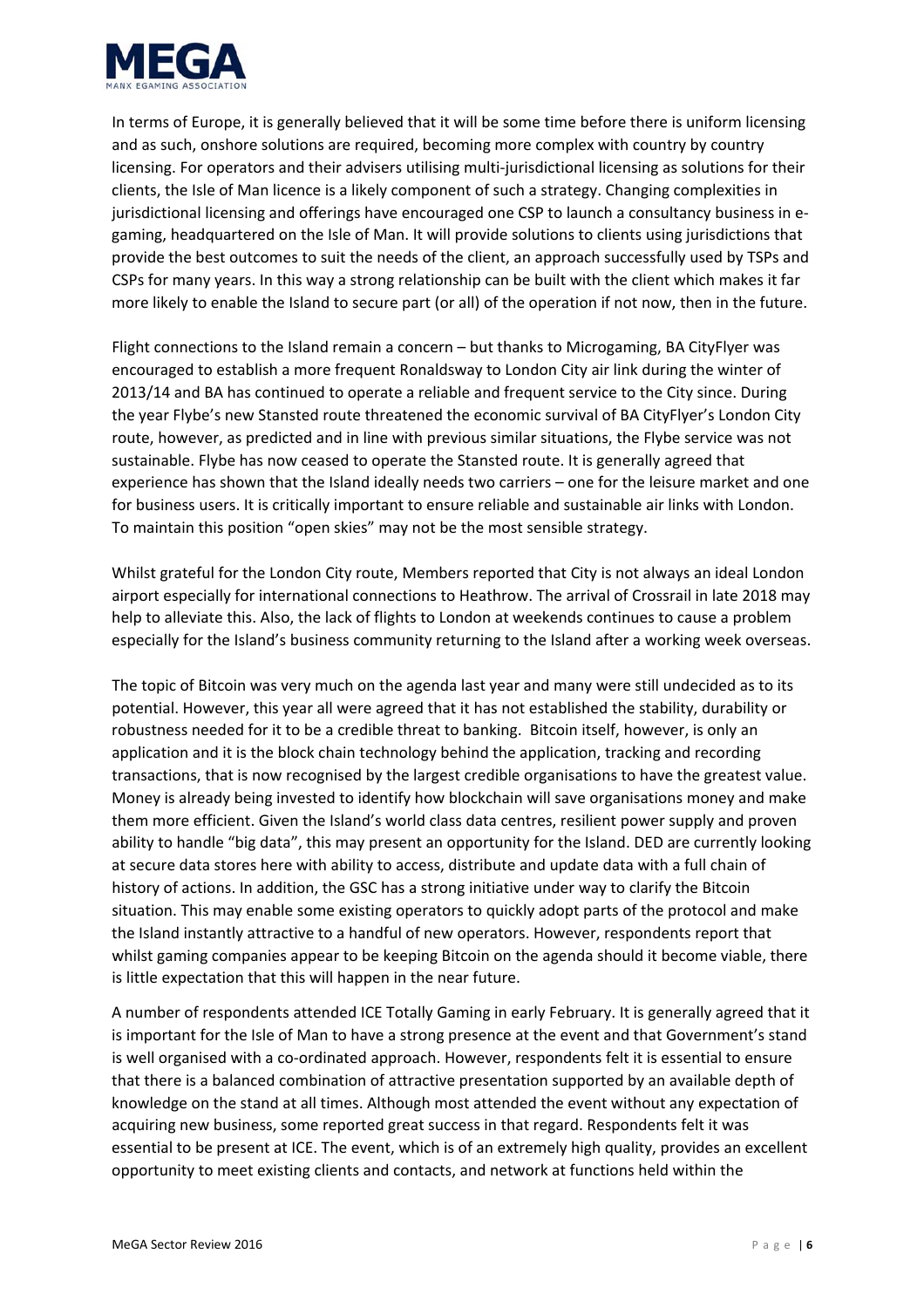

conference. Although ICE was not as busy as previous years, the quality of attendees was considered to be extremely high with clients, professionals, financiers and potential customers all present.

A number of potential opportunities for the Isle of Man are currently being reviewed by Government including daily fantasy sports and e‐sports. There was mixed enthusiasm for these markets from survey participants. Some felt the adverse reaction to these activities in the USA was indicative of the hurdles to be overcome and that the Isle of Man was not a natural home to this group. Others felt there is a genuine opportunity. It was generally agreed that it is pleasing to see Government investing time in looking beyond the traditional e‐gaming activities for new business opportunities. In addition, Pokerstars' recent move into the sports betting industry with its new sportsbook released last year, and Lottery, may also provide further opportunities.

In summary, sector 'chatter' is relatively subdued this year with an air of waiting to see what, if any, changes will take place as a result of recent Government appointments. The general feeling is 'business as usual'. DED is generally considered to be doing a reasonable job, although it was noted Government should listen to the opinions and advice from those in the sector and more regular communication with key players would be helpful. It was emphasised that consultation is more than simply listening to views. It involves responding effectively with clear indications as to whether Government agrees or disagrees and is willing to implement any recommendations. One message repeated many times was that Government needs to be clear in its marketing strategy and message and that it would be helpful if Government articulated its strategy for the sector. It should identify jurisdictions and business models to be targeted, how this would be achieved, what products should be available on the Island and establish clear marketing messages conveying the advantages of being located on the Island.

Although, unusually, there were no stand out issues, each of the companies continued to face specific and important challenges to the success and development of their own business as well as having concerns regarding factors that affect Island businesses generally such as the state of the Island's financial affairs, potential upcoming political changes and guaranteed London flights as well as on 'soft issues' such as the quality of health care provision.

The companies interviewed were confident they would continue to see growth within their own organisation in the coming year although the Island's e‐gaming sector is more likely to remain fairly static and unlikely to continue to grow as it has in the past.

Most feel the Island is still considered to be an attractive jurisdiction for e-gaming businesses, particularly for the unregulated markets but that the Island must consolidate, strengthen and share its marketing message. Whilst Government should lead the way in delivering the message, the private sector is willing to assist in spreading the word about the Isle of Man as a good location to live and work. However, Government should not underestimate the importance of soft issues:

- any perceived issues surrounding the provision of healthcare, education or transport links for example must be addressed rather than ignored
- the Islands education system and health care provision must be compared to the best internationally rather than the UK
- Government must rectify issues where they are found and where there is evidence to discredit negative messages Government should produce this and silence the naysayers.